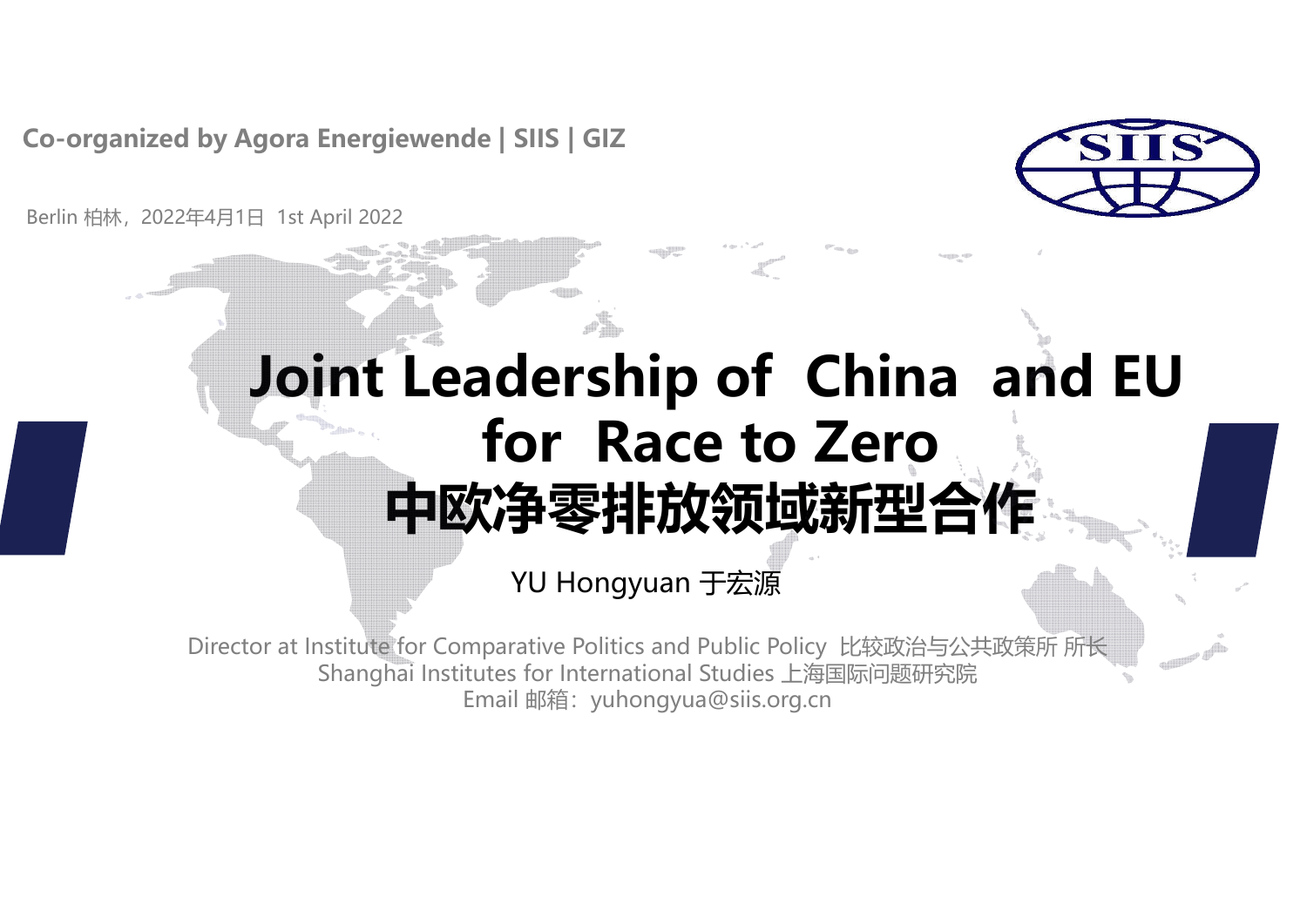#### **China aims to peak carbon dioxide emissions before 2030 and achieve carbon neutrality before 2060 中国的目标是在2030年前碳达峰,在2060年前实现碳中和**

EU works with China to strength its climate leadership, and reduce the financial gap and political difference for climate neutrality of European Green Deal(欧盟只占全球10%的碳排放量,需要与中国合作来加 强自身在该领域的领导地位。欧洲绿色协议中气候中立的资金缺口和政治差异)

**中国与主要发达国家SDG Index排名比较(2016-2021年)**



**Comparison of SDG Index rankings between China and major developed countries**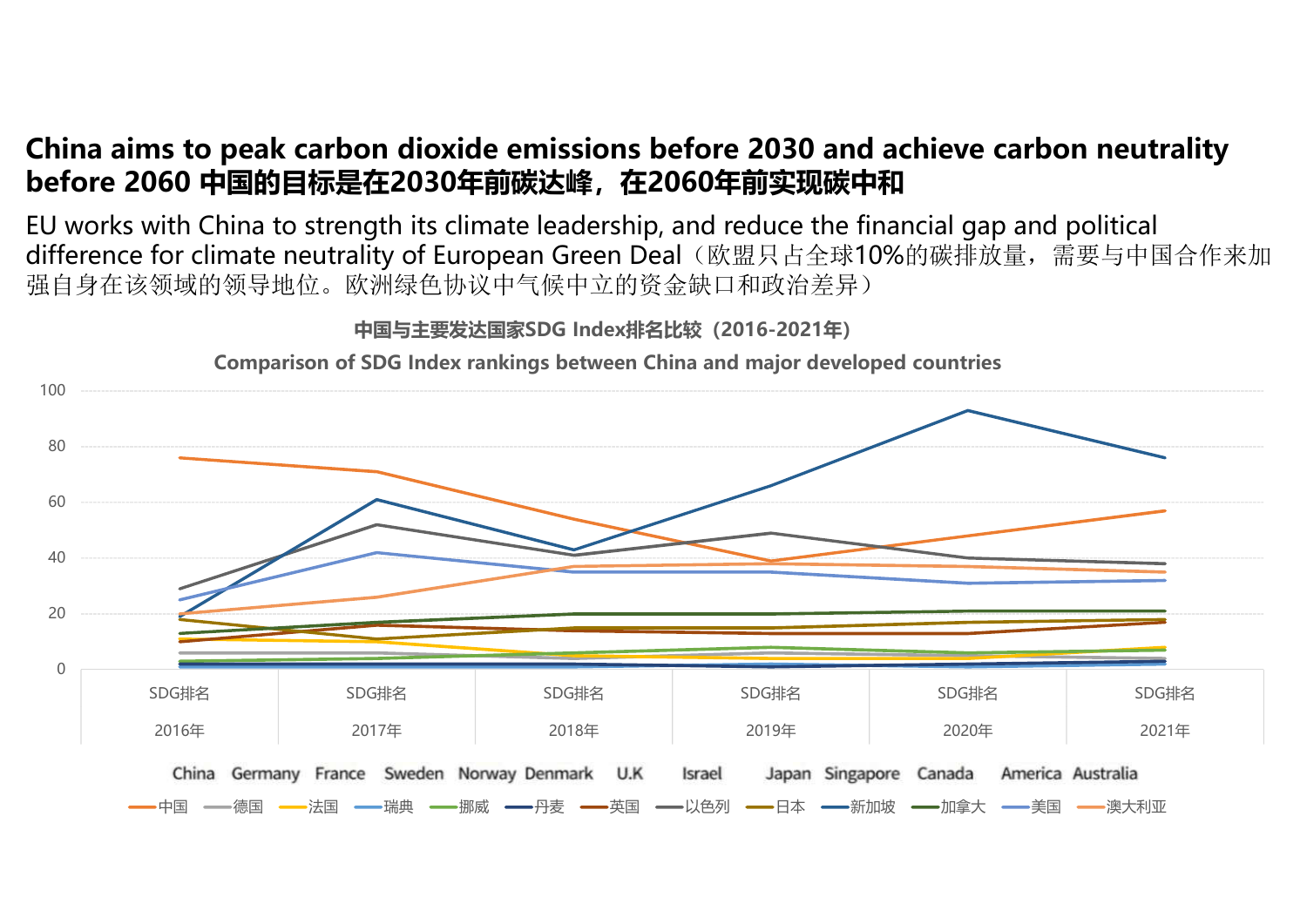



**Rebuilding Climate and green leadership | 重**建气 候领导力)

**Climate and Energy Governance System Transformation | 全球气候与能 源治理的转型**

**Energy supply de -Russification, energy diversification and de carbonization policy | 能源供应"去俄 罗斯化"、能源进口多元化以及零碳减 排 政策**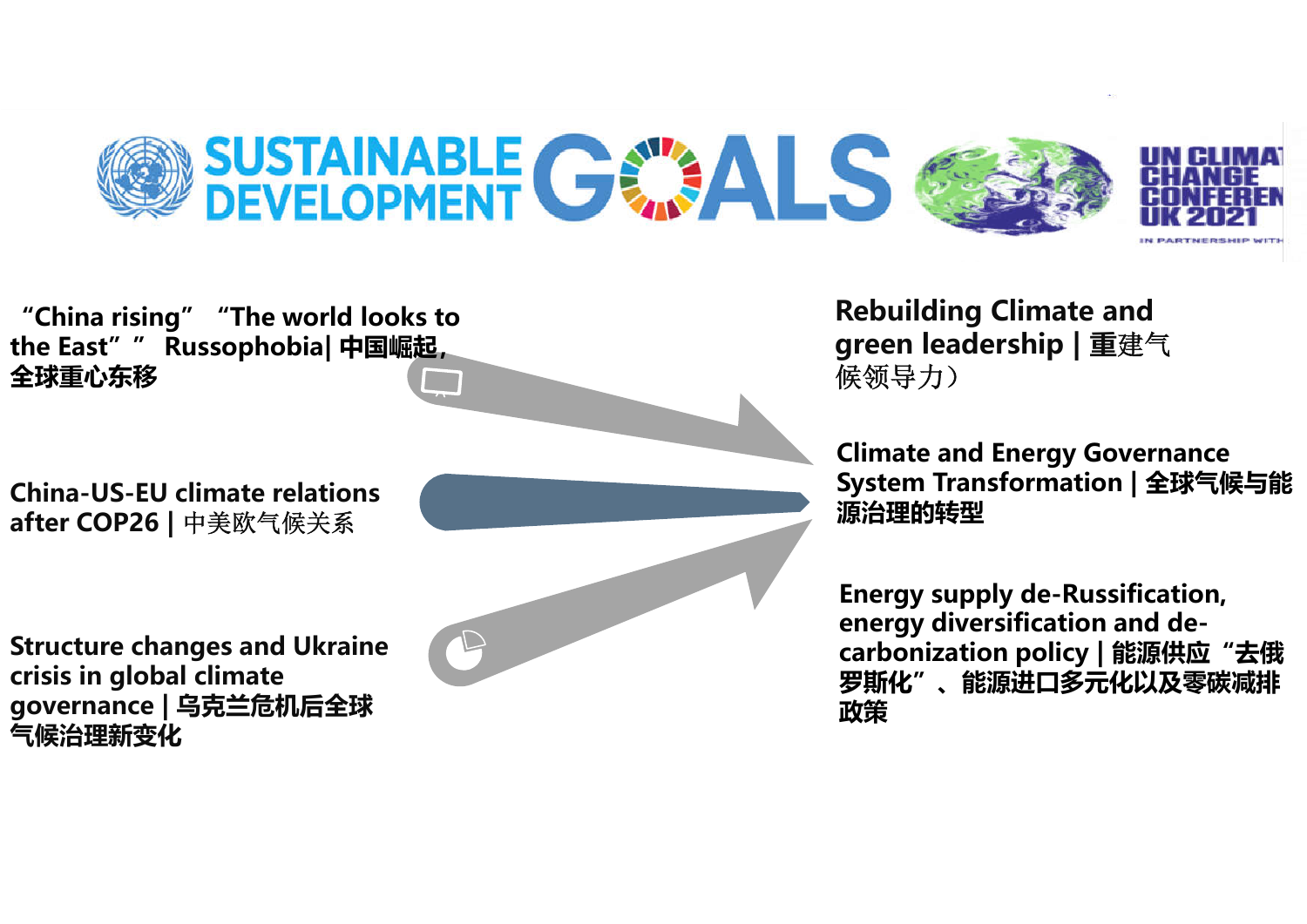|                                | <b>EU Green Deal</b><br>欧盟绿色新政                                                                  | <b>China's Ecological Civilization</b><br>中国生态文明                                                                              |
|--------------------------------|-------------------------------------------------------------------------------------------------|-------------------------------------------------------------------------------------------------------------------------------|
| <b>Global Identity</b><br>全球认同 | To further promote green deal and<br>spillover effect for climate neutrality<br>进一步推动绿色协议和全球碳中和 | To promote the green development of the<br>world and build a Community Of Shared<br><b>Future for Mankind</b><br>绿色发展,人类命运共同体 |
| Leadership<br>领导力              | Multilateralism/Strategic Autonomy<br>多边主义                                                      | <b>Global Ecological Civilization</b><br>全球生态文明                                                                               |
| <b>Policy tools</b><br>政策工具    | Global gateway and Green State (战略自主)                                                           | <b>OBOR Green modernization</b><br>绿色一带一路和全球发展倡议                                                                              |
| Energy Mix 能源结构                |                                                                                                 |                                                                                                                               |
| 欧盟                             |                                                                                                 |                                                                                                                               |

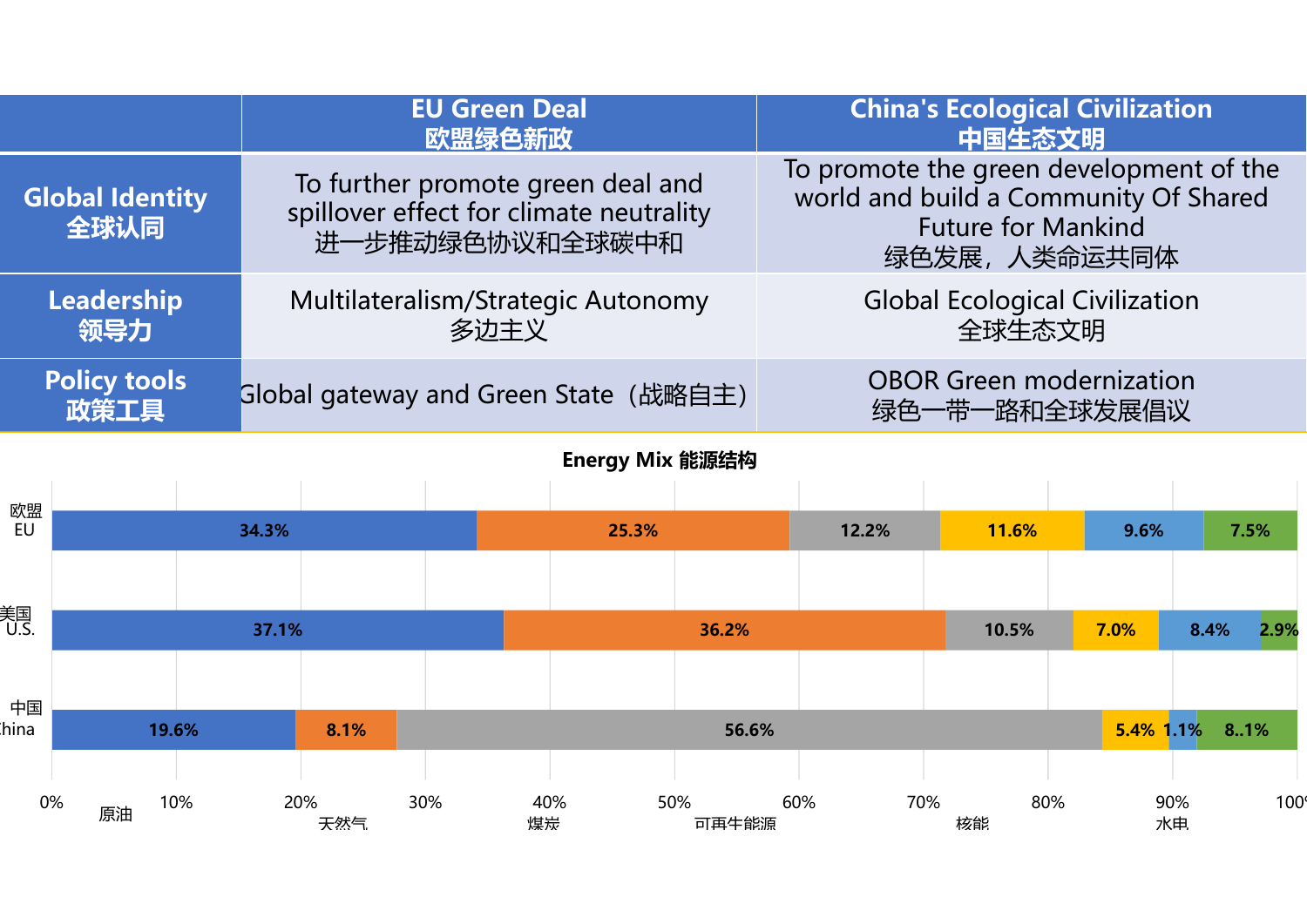### **China-Europe Joint Leadership 中欧合作**

**First, to improve and strengthen the common interests of China and the EU in global climate governance, COP 27, UN Summits on Climate and Biodiversity, Trade and Climate Initiative within the WTO and measures to avoid carbon leakage**

**Second, China-EU cooperation for Race to Zero (Green trade agenda) and post – Panemic green recoverary, Green technology alliance to ensure enhanced cooperation in the development of clean and recycling technologies and market leadership; Global Gateway and OBOR.**

**Third, China-EU "green partnership" mechanism with broader ISSUE-LINKAGE: eliminate the green investment barriers, WATER-ENERGY-FOOD nexus ,International Sustainable Finance Platform (IPSF) and green financing mechanism.**

**Fourth, China and the EU should consider to converge on global carbon pricing, CBAM, "trade-related carbon discrimination", ideally with consensus reached in G20 and WTO.**

**Global governance 全球治理 Trade & investment 贸易投资 Issuespecific partners 议题伙伴 Global carbon pricing 全球碳定价**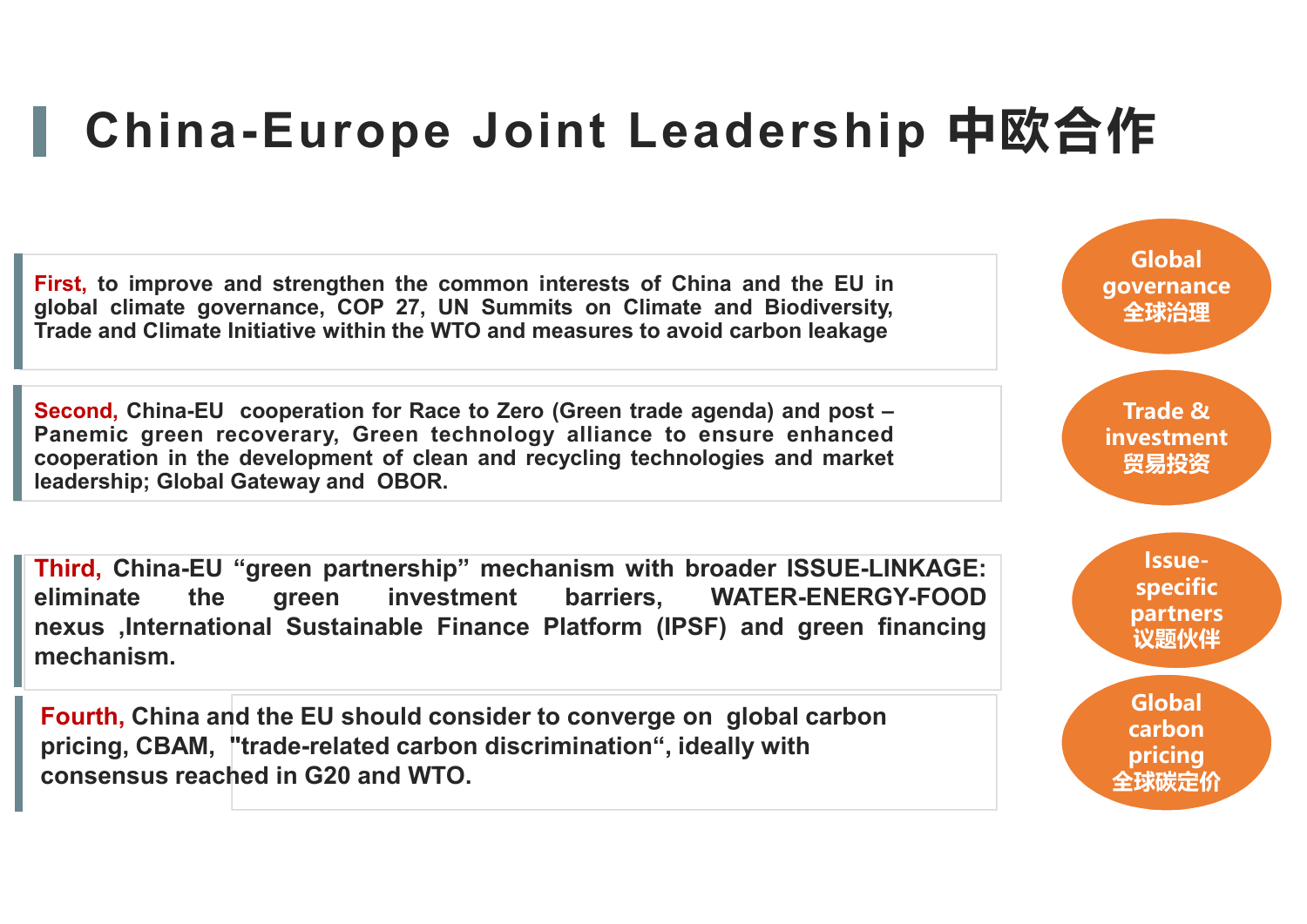#### **Cooperation and Joint Leadership for the Future 为未来而合作**

**Clean energy, industry collaboration and data collaboration 清洁能源、工业 合作、数据合作**

**Green Finance and Climate Assistance 绿色金融与气 候援助**

**Multilateral cooperation under Paris Agreement , WTO and etc. 在巴黎协定、 WTO等多边框架 下的国际合作**

**Multi-stakeholder climate and clean energy cooperation, including cities, companies and NGOs 倡导在包括城 市、公司及非政府组 织在内的各种利益攸 关方之间的气候与能 源合作**